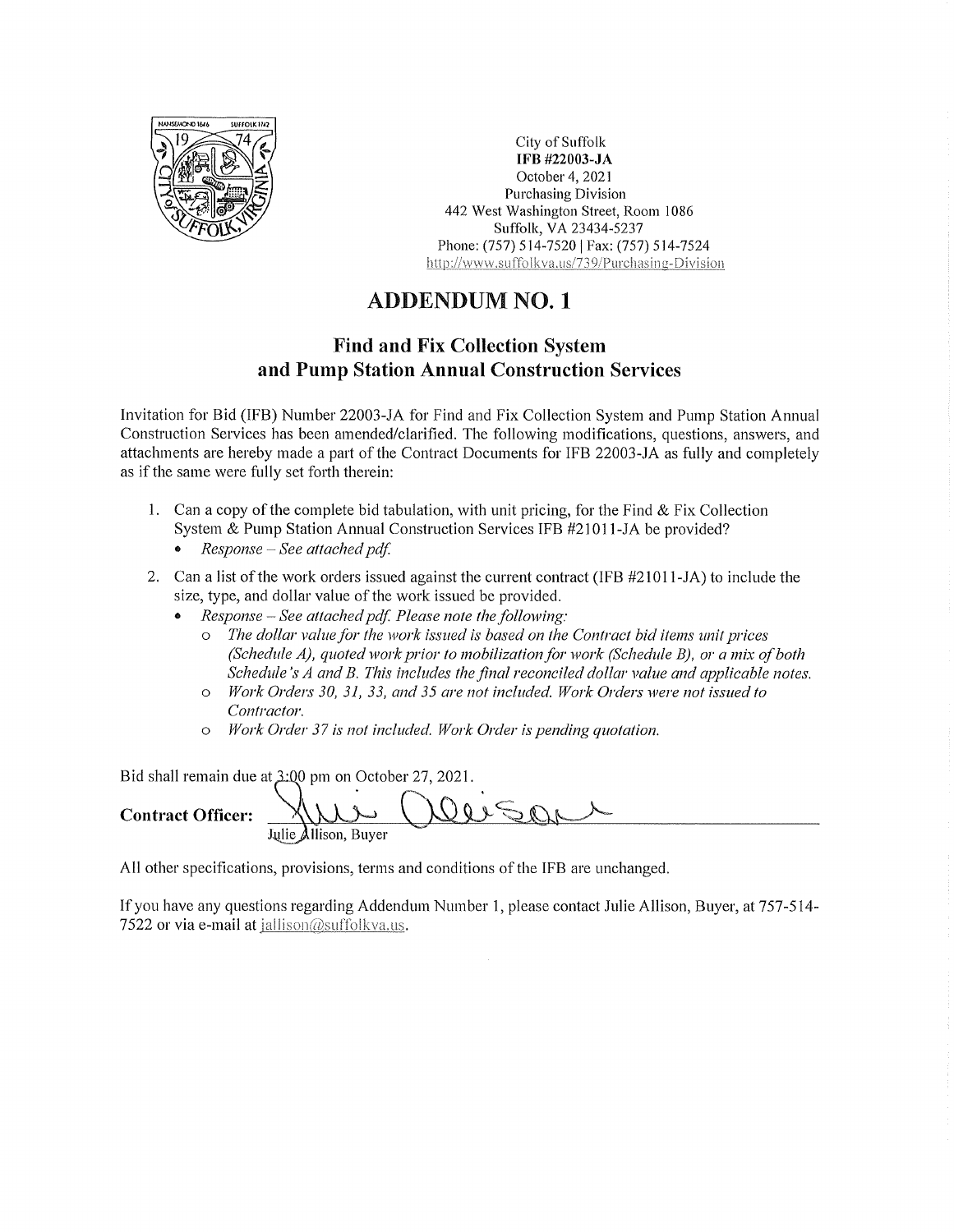| No                             | Item                                                                                                                                                         | Unit            | Quantity              | Average<br><b>Unit Price</b> | <b>Inlet Construction, Inc.</b><br><b>Unit Price</b> | <b>Total Price</b>          | <b>Unit Price</b>        | Bridgeman Civil, Inc.<br><b>Total Price</b> | Tidewater Utility Construction, Inc.<br><b>Unit Price</b> | <b>Total Price</b>          | Gaston Brothers Utilities, LLC.<br><b>Unit Price</b> | <b>Total Price</b>           |
|--------------------------------|--------------------------------------------------------------------------------------------------------------------------------------------------------------|-----------------|-----------------------|------------------------------|------------------------------------------------------|-----------------------------|--------------------------|---------------------------------------------|-----------------------------------------------------------|-----------------------------|------------------------------------------------------|------------------------------|
| <b>BOND</b><br>1               | Bond and Insurance (Annual)                                                                                                                                  | LS              | <sup>1</sup>          | \$89,875.00                  | \$30,000.00                                          | \$30,000.00                 | \$92,000.00              | \$92,000.00                                 | \$187,500.00                                              | \$187,500.00                | \$50,000.00                                          | \$50,000.00                  |
|                                | Sanitary Sewer Pipe Replacement<br>6" PVC (SDR 26) sewer replacement (depth 0'-6')                                                                           |                 |                       |                              |                                                      |                             |                          |                                             |                                                           |                             |                                                      |                              |
| $\overline{2}$<br>$\mathbf{3}$ | 6" PVC (SDR 26) sewer replacement (depth >6'-12')                                                                                                            | LF<br>LF        | 250<br>250            | \$73.44<br>\$65.94           | \$50.00<br>\$50.00                                   | \$12,500.00<br>\$12,500.00  | \$100.00<br>\$50.00      | \$25,000.0<br>\$12,500.00                   | \$43.75<br>\$43.75                                        | \$10,937.5<br>\$10,937.5    | \$100.00<br>\$120.00                                 | \$25,000.00<br>\$30,000.00   |
| $\overline{4}$<br>5            | 6" DI (minimum CL 50) sewer replacement (depth >12'- <20')<br>6" DI (minimum CL 50) sewer replacement (depth 20' and greater)                                | LF<br>LF        | 100<br>50             | \$145.31<br>\$222.81         | \$75.00<br>\$85.00                                   | \$7,500.00<br>\$4,250.00    | \$150.00<br>\$100.00     | \$15,000.00<br>\$5,000.00                   | \$81.25<br>\$81.25                                        | \$8,125.0<br>\$4,062.50     | \$275.00<br>\$625.00                                 | \$27,500.00<br>\$31,250.00   |
| -6                             | 8" PVC (SDR 26) sewer replacement (depth 0'-6')                                                                                                              | LF              | 250                   | \$151.56                     | \$90.00                                              | \$22,500.00                 | \$250.00                 | \$62,500.0                                  | \$156.25                                                  | \$39,062.5                  | \$110.00                                             | \$27,500.00                  |
| 7<br>8                         | 8" PVC (SDR 26) sewer replacement (depth >6'-12')<br>8" DI (minimum CL 50) sewer replacement (depth >12'- <20')                                              | LF<br>LF        | 250<br>100            | \$171.88<br>\$293.75         | \$120.00<br>\$250.00                                 | \$30,000.00<br>\$25,000.00  | \$250.00<br>\$250.00     | \$62,500.0<br>\$25,000.0                    | \$187.50<br>\$375.00                                      | \$46,875.0<br>\$37,500.0    | \$130.00<br>\$300.00                                 | \$32,500.00<br>\$30,000.00   |
| 9                              | 8" DI (minimum CL 50) sewer replacement (depth 20' and greater)                                                                                              | LF              | 50                    | \$434.38                     | \$450.00                                             | \$22,500.00                 | \$200.00                 | \$10,000.0                                  | \$437.50                                                  | \$21,875.0                  | \$650.00                                             | \$32,500.00                  |
| 10<br>11                       | 10" PVC (SDR 26) sewer replacement (depth 0'-6')<br>10" PVC (SDR 26) sewer replacement (depth >6'-12')                                                       | LF<br>LF        | 250<br>250            | \$101.25<br>\$154.38         | \$60.00<br>\$90.00                                   | \$15,000.00<br>\$22,500.00  | \$100.00<br>\$200.00     | \$25,000.00<br>\$50,000.0                   | \$125.00<br>\$187.50                                      | \$31,250.0<br>\$46,875.0    | \$120.00<br>\$140.00                                 | \$30,000.00<br>\$35,000.00   |
| 12                             | 10" DI (minimum CL 50) sewer replacement (depth >12'- < 20')<br>10" DI (minimum CL 50) sewer replacement (depth 20' and greater)                             | LF              | 100                   | \$262.50                     | \$250.00                                             | \$25,000.00                 | \$100.00                 | \$10,000.00                                 | \$375.00                                                  | \$37,500.0                  | \$325.00                                             | \$32,500.00                  |
| 13<br>14                       | 12" PVC (SDR 26) sewer replacement (depth 0'-6')                                                                                                             | LF<br>LF        | 50<br>250             | \$403.13<br>\$114.38         | \$400.00<br>\$90.00                                  | \$20,000.00<br>\$22,500.00  | \$100.00<br>\$50.00      | \$5,000.0<br>\$12,500.00                    | \$437.50<br>\$187.50                                      | \$21,875.0<br>\$46,875.0    | \$675.00<br>\$130.00                                 | \$33,750.00<br>\$32,500.00   |
| 15<br>16                       | 12" PVC (SDR 26) sewer replacement (depth >6'-12')<br>12" DI (minimum CL 50) sewer replacement (depth >12'- <20')                                            | LF<br>LF        | 250<br>100            | \$179.69<br>\$321.88         | \$150.00<br>\$300.00                                 | \$37,500.00<br>\$30,000.00  | \$200.00<br>\$200.00     | \$50,000.00<br>\$20,000.00                  | \$218.75<br>\$437.50                                      | \$54,687.5<br>\$43,750.0    | \$150.00<br>\$350.00                                 | \$37,500.00<br>\$35,000.00   |
| 17                             | 12" DI (minimum CL 50) sewer replacement (depth 20' and greater)                                                                                             | LF              | 50                    | \$493.75                     | \$450.00                                             | \$22,500.00                 | \$200.00                 | \$10,000.00                                 | \$625.00                                                  | \$31,250.0                  | \$700.00                                             | \$35,000.00                  |
| 18                             | Sanitary Sewer Pipe Rehabilitation<br>6" Cured in Place lining                                                                                               | LF              | 250                   | \$56.88                      | \$40.00                                              | \$10,000.00                 | \$50.00                  | \$12,500.00                                 | \$62.50                                                   | \$15,625.0                  | \$75.00                                              | \$18,750.00                  |
| 19                             | 8" Cured in Place lining                                                                                                                                     | LF              | 250                   | \$78.19                      | \$50.00                                              | \$12,500.00                 | \$94.00                  | \$23,500.00                                 | \$93.75                                                   | \$23,437.5                  | \$75.00                                              | \$18,750.00                  |
| 20<br>21                       | 10" Cured in Place lining<br>12" Cured in Place lining                                                                                                       | $\rm LF$<br>LF  | 150<br>50             | \$93.50<br>\$144.38          | \$55.00<br>\$65.00                                   | \$8,250.00<br>\$3,250.00    | \$94.00<br>\$100.00      | \$14,100.00<br>\$5,000.0                    | \$125.00<br>\$312.50                                      | \$18,750.0<br>\$15,625.0    | \$100.00<br>\$100.00                                 | \$15,000.00<br>\$5,000.00    |
| 22                             | Sewer Laterals (from mainline sewer to cleanout)<br>4" sewer laterals - replacement / reconnections (PVC SDR 26)                                             | LF              | 50                    | \$348.75                     | \$200.00                                             | \$10,000.00                 | \$320.00                 | \$16,000.0                                  | \$625.00                                                  | \$31,250.0                  | \$250.00                                             | \$12,500.00                  |
| 23                             | 4" sewer laterals - replacement / reconnections (DI minimum CL 50)                                                                                           | $\rm LF$        | 15                    | \$423.75                     | \$250.00                                             | \$3,750.00                  | \$320.00                 | \$4,800.00                                  | \$625.00                                                  | \$9,375.00                  | \$500.00                                             | \$7,500.00                   |
| 24<br>25                       | 4" sewer laterals - new (PVC SDR 26)<br>4" sewer lateral - new (DI minimum CL 50)                                                                            | LF<br>LF        | 100<br>15             | \$271.88<br>\$400.00         | \$200.00<br>\$400.00                                 | \$20,000.00<br>\$6,000.00   | \$200.00<br>\$200.00     | \$20,000.00<br>\$3,000.0                    | \$437.50<br>\$500.00                                      | \$43,750.0<br>\$7,500.0     | \$250.00<br>\$500.00                                 | \$25,000.00<br>\$7,500.00    |
| 26                             | Cleanout assemblies                                                                                                                                          | EA              | 100                   | \$453.1                      | \$200.00                                             | \$20,000.00                 | \$550.00                 | \$55,000.0                                  | \$62.50                                                   | \$6,250.0                   | \$1,000.00                                           | \$100,000.00                 |
| 27<br>28                       | Cleanout assembly raise to grade<br>Riser pipe replacement                                                                                                   | EA<br>EA        | 50<br>50              | \$490.63<br>\$728.13         | \$750.00<br>\$1,000.00                               | \$37,500.00<br>\$50,000.00  | \$400.00<br>\$850.00     | \$20,000.0<br>\$42,500.0                    | \$62.50<br>\$62.50                                        | \$3,125.0<br>\$3,125.0      | \$750.00<br>\$1,000.00                               | \$37,500.00<br>\$50,000.00   |
|                                | Gravity Sewer Mainline Cleanouts<br>Mainline cleanout assembly                                                                                               |                 |                       |                              |                                                      |                             |                          |                                             |                                                           |                             |                                                      |                              |
| 29<br>30                       | Mainline cleanout assembly raise to grade                                                                                                                    | EA<br>EA        | 15<br>15              | \$993.75<br>\$793.75         | \$750.00<br>\$750.00                                 | \$11,250.00<br>\$11,250.00  | \$600.00<br>\$300.00     | \$9,000.0<br>\$4,500.00                     | \$125.00<br>\$125.00                                      | \$1,875.0<br>\$1,875.0      | \$2,500.00<br>\$2,000.00                             | \$37,500.00<br>\$30,000.00   |
| 31                             | <b>Gravity Sewer Point Repairs</b><br>6" gravity sewer point repair (depth 0'-6')                                                                            | LF              | 200                   | \$216.56                     | \$60.00                                              | \$12,000.00                 | \$200.00                 | \$40,000.00                                 | \$6.25                                                    | \$1,250.0                   | \$600.00                                             | \$120,000.00                 |
| 32                             | 6" gravity sewer point repair (depth >6'-12')                                                                                                                | LF              | 200                   | \$260.63                     | \$80.00                                              | \$16,000.00                 | \$100.00                 | \$20,000.0                                  | \$62.50                                                   | \$12,500.0                  | \$800.00                                             | \$160,000.00                 |
| 33<br>34                       | 6" gravity sewer point repair (depth >12'-<20')<br>6" gravity sewer point repair (depth 20' and greater)                                                     | LF<br>LF        | 100<br>50             | \$421.88<br>\$690.63         | \$100.00<br>\$100.00                                 | \$10,000.00<br>\$5,000.00   | \$125.00<br>\$100.00     | \$12,500.00<br>\$5,000.00                   | \$62.50<br>\$62.50                                        | \$6,250.00<br>\$3,125.0     | \$1,400.00<br>\$2,500.00                             | \$140,000.00<br>\$125,000.00 |
| 35                             | 8" gravity sewer point repair (depth 0'-6')                                                                                                                  | LF              | 500                   | \$289.38                     | \$95.00                                              | \$47,500.00                 | \$200.00                 | \$100,000.00                                | \$187.50                                                  | \$93,750.00                 | \$675.00                                             | \$337,500.00                 |
| 36<br>37                       | 8" gravity sewer point repair (depth >6'-12')<br>8" gravity sewer point repair (depth >12'-<20')                                                             | LF<br>LF        | 500<br>250            | \$360.63<br>\$562.50         | \$180.00<br>\$200.00                                 | \$90,000.00<br>\$50,000.00  | \$200.00<br>\$200.00     | \$100,000.00<br>\$50,000.00                 | \$187.50<br>\$375.00                                      | \$93,750.0<br>\$93,750.00   | \$875.00<br>\$1,475.00                               | \$437,500.00<br>\$368,750.00 |
| 38                             | 8" gravity sewer point repair (depth 20' and greater)                                                                                                        | LF              | 100                   | \$887.50                     | \$400.00                                             | \$40,000.00                 | \$200.00                 | \$20,000.0                                  | \$375.00                                                  | \$37,500.0                  | \$2,575.00                                           | \$257,500.00                 |
| 39<br>40                       | 10" gravity sewer point repair (depth 0'-6')<br>10" gravity sewer point repair (depth >6'-12')                                                               | LF<br>LF        | 200<br>200            | \$298.75<br>\$376.88         | \$120.00<br>\$170.00                                 | \$24,000.00<br>\$34,000.00  | \$200.00<br>\$200.00     | \$40,000.0<br>\$40,000.0                    | \$125.00<br>\$187.50                                      | \$25,000.0<br>\$37,500.0    | \$750.00<br>\$950.00                                 | \$150,000.00<br>\$190,000.00 |
| 41                             | 10" gravity sewer point repair (depth >12'-<20')                                                                                                             | LF              | 100                   | \$593.75                     | \$250.00                                             | \$25,000.00                 | \$200.00                 | \$20,000.00                                 | \$375.00                                                  | \$37,500.00                 | \$1,550.00                                           | \$155,000.00                 |
| 42<br>43                       | 10" gravity sewer point repair (depth 20' and greater)<br>12" gravity sewer point repair (depth 0'-6')                                                       | LF<br>LF        | 50<br>200             | \$927.50<br>\$323.75         | \$485.00<br>\$120.00                                 | \$24,250.00<br>\$24,000.00  | \$200.00<br>\$100.00     | \$10,000.00<br>\$20,000.0                   | \$375.00<br>\$250.00                                      | \$18,750.00<br>\$50,000.0   | \$2,650.00<br>\$825.00                               | \$132,500.00<br>\$165,000.00 |
| 44                             | 12" gravity sewer point repair (depth >6'-12')                                                                                                               | LF              | 200                   | \$445.00                     | \$180.00                                             | \$36,000.00                 | \$200.00                 | \$40,000.00                                 | \$375.00                                                  | \$75,000.0                  | \$1,025.00                                           | \$205,000.00                 |
| 45<br>46                       | 12" gravity sewer point repair (depth >12'-<20')<br>12" gravity sewer point repair (depth 20' and greater)                                                   | LF<br>LF        | 100<br>50             | \$693.13<br>\$1,012.50       | \$385.00<br>\$500.00                                 | \$38,500.00<br>\$25,000.00  | \$200.00<br>\$200.00     | \$20,000.00<br>\$10,000.00                  | \$562.50<br>\$625.00                                      | \$56,250.0<br>\$31,250.00   | \$1,625.00<br>\$2,725.00                             | \$162,500.00<br>\$136,250.00 |
|                                | <b>Manhole Replacement</b><br>48" standard sewer manhole (0'-6' depth)                                                                                       |                 |                       |                              |                                                      |                             |                          |                                             |                                                           |                             |                                                      |                              |
| 47<br>48                       | 48" standard sewer manhole extra depth                                                                                                                       | EA<br>VF        | 10 <sup>°</sup><br>50 | \$7,562.50<br>\$700.00       | \$4,000.00<br>\$450.00                               | \$40,000.00<br>\$22,500.00  | \$10,000.00<br>\$500.00  | \$100,000.0<br>\$25,000.0                   | \$6,250.00<br>\$1,250.00                                  | \$62,500.0<br>\$62,500.0    | \$10,000.00<br>\$600.00                              | \$100,000.00<br>\$30,000.00  |
| 49                             | 60" standard sewer manhole (0'-6' depth)<br>60" standard sewer manhole extra depth                                                                           | EA              | 5                     | \$10,218.75                  | \$6,500.00                                           | \$32,500.00                 | \$10,000.00              | \$50,000.00                                 | \$9,375.00                                                | \$46,875.00                 | \$15,000.00                                          | \$75,000.00                  |
| 50<br>51                       | Drop manhole (outside drop with 48" manhole) (depth 0'-12')                                                                                                  | VF<br>EA        | 25<br>5               | \$937.50<br>\$9,800.00       | \$700.00<br>\$1,700.00                               | \$17,500.00<br>\$8,500.00   | \$800.00<br>\$10,000.00  | \$20,000.00<br>\$50,000.00                  | \$1,500.00<br>\$12,500.00                                 | \$37,500.0<br>\$62,500.00   | \$750.00<br>\$15,000.00                              | \$18,750.00<br>\$75,000.00   |
| 52                             | Drop manhole (inside drop with 60" manhole) (depth >12')<br>Standard manhole frame and cover                                                                 | EA              | 5                     | \$14,437.50                  | \$3,000.00                                           | \$15,000.00                 | \$16,000.00              | \$80,000.00                                 | \$18,750.00                                               | \$93,750.0                  | \$20,000.00                                          | \$100,000.00                 |
| 53<br>54                       | Manhole inserts                                                                                                                                              | EA<br>EA        | 15<br>15              | \$1,375.00<br>\$387.50       | \$750.00<br>\$225.00                                 | \$11,250.00<br>\$3,375.00   | \$1,000.00<br>\$200.00   | \$15,000.00<br>\$3,000.0                    | \$1,250.00<br>\$625.00                                    | \$18,750.0<br>\$9,375.0     | \$2,500.00<br>\$500.00                               | \$37,500.00<br>\$7,500.00    |
| 55                             | Raise existing manhole to grade<br>ipe Abandonment                                                                                                           | EA              | 15                    | \$1,893.75                   | \$950.00                                             | \$14,250.00                 | \$1,000.00               | \$15,000.0                                  | \$625.00                                                  | \$9,375.0                   | \$5,000.00                                           | \$75,000.00                  |
| 56                             | 6" gravity sewer main abandonment (fill with flowable fill)                                                                                                  | LF              | 75                    | \$33.88                      | \$15.00                                              | \$1,125.00                  | \$8.00                   | \$600.0                                     | \$62.50                                                   | \$4,687.5                   | \$50.00                                              | \$3,750.00                   |
| 57<br>58                       | gravity sewer main abandonment (fill with flowable fill)<br>10" gravity sewer main abandonment (fill with flowable fill)                                     | LF<br>LF        | 75<br>75              | \$62.8<br>\$50.9             | \$100.00<br>\$15.00                                  | \$7,500.00<br>\$1,125.00    | \$20.00<br>\$20.00       | \$1,500.0<br>\$1,500.0                      | \$81.25<br>\$93.75                                        | \$6,093.7<br>\$7,031.2      | \$50.00<br>\$75.00                                   | \$3,750.00<br>\$5,625.00     |
| 59<br><b>Gate Valves</b>       | 12" gravity sewer main abandonment (fill with flowable fill)                                                                                                 | LF              | 75                    | \$54.06                      | \$15.00                                              | \$1,125.00                  | \$20.00                  | \$1,500.0                                   | \$106.25                                                  | \$7,968.7                   | \$75.00                                              | \$5,625.00                   |
| 60                             | gate valve and valve box                                                                                                                                     | EA              | 5                     | \$1,593.75                   | \$1,250.00                                           | \$6,250.00                  | \$1,000.00               | \$5,000.0                                   | \$1,125.00                                                | \$5,625.0                   | \$3,000.00                                           | \$15,000.00                  |
| 61<br>62                       | 6" gate valve and valve box<br>8" gate valve and valve box                                                                                                   | EA<br>EA        | 5<br>5                | \$1,837.50<br>\$2,125.00     | \$1,350.00<br>\$1,500.00                             | \$6,750.00<br>\$7,500.00    | \$1,000.00<br>\$1,000.00 | \$5,000.0<br>\$5,000.0                      | \$1,500.00<br>\$2,500.00                                  | \$7,500.0<br>\$12,500.0     | \$3,500.00<br>\$3,500.00                             | \$17,500.00<br>\$17,500.00   |
| 63                             | 10" gate valve and valve box                                                                                                                                 | EA              | 5                     | \$2,587.50                   | \$2,100.00                                           | \$10,500.00                 | \$1,000.00               | \$5,000.0                                   | \$2,750.00                                                | \$13,750.0                  | \$4,500.00                                           | \$22,500.00                  |
| 64                             | 12" gate valve and valve box<br><b>Asphalt Pavement and Concrete</b>                                                                                         | EA              | 5                     | \$3,406.25                   | \$3,000.00                                           | \$15,000.00                 | \$2,000.00               | \$10,000.0                                  | \$3,125.00                                                | \$15,625.0                  | \$5,500.00                                           | \$27,500.00                  |
| 65                             | 21A aggregate base for pavement repairs<br>Asphalt pavement, installed complete in place                                                                     | CY<br>CY        | 420<br>260            | \$210.31                     | \$60.00<br>\$500.00                                  | \$25,200.00                 | \$200.00<br>\$400.00     | \$84,000.0                                  | \$231.25<br>\$625.00                                      | \$97,125.0<br>\$162,500.00  | \$350.00<br>\$500.00                                 | \$147,000.00<br>\$130,000.00 |
| 66<br>67                       | 1 1/2 inch SM 9.5A asphalt pavement overlay                                                                                                                  | SY              | 500                   | \$506.25<br>\$77.50          | \$35.00                                              | \$130,000.00<br>\$17,500.00 | \$50.00                  | \$104,000.00<br>\$25,000.0                  | \$175.00                                                  | \$87,500.0                  | \$50.00                                              | \$25,000.00                  |
| 68<br>69                       | Asphalt pavement milling<br>Concrete, installed complete in place                                                                                            | SY<br>CY        | 500<br>50             | \$37.31<br>\$543.75          | \$38.00<br>\$400.00                                  | \$19,000.00<br>\$20,000.00  | \$30.00<br>\$400.00      | \$15,000.00<br>\$20,000.0                   | \$31.25<br>\$625.00                                       | \$15,625.0<br>\$31,250.0    | \$50.00<br>\$750.00                                  | \$25,000.00<br>\$37,500.00   |
| 70                             | Concrete curb and gutter, CG-6, installed complete in place, including aggregate base                                                                        | LF              | 100                   | \$87.81                      | \$70.00                                              | \$7,000.00                  | \$100.00                 | \$10,000.00                                 | \$81.25                                                   | \$8,125.00                  | \$100.00                                             | \$10,000.00                  |
| 71                             | Concrete sidewalk 6-inch depth, installed complete in place, including aggregate base                                                                        | SY              | 50                    | \$84.69                      | \$85.00                                              | \$4,250.00                  | \$60.00                  | \$3,000.0                                   | \$93.75                                                   | \$4,687.50                  | \$100.00                                             | \$5,000.00                   |
| 72                             | Concrete Driveway and Entrances                                                                                                                              | CY              | $10\,$                | \$543.75                     | \$500.00                                             | \$5,000.00                  | \$300.00                 | \$3,000.0                                   | \$625.00                                                  | \$6,250.0                   | \$750.00                                             | \$7,500.00                   |
| xcavation<br>73                | Select Material (Backfill) as authorized by the Owner                                                                                                        | CY              | 5,600                 | \$35.00                      | \$35.00                                              | \$196,000.00                | \$35.00                  | \$196,000.0                                 | \$35.00                                                   | \$196,000.00                | \$35.00                                              | \$196,000.00                 |
| 74                             | Undercut Excavation as authorized by the Owner<br>Bedding Stone for Undercut Excavation as authorized by the Owner                                           | CY<br><b>CY</b> | 250                   | \$31.81                      | \$20.00                                              | \$5,000.00                  | \$1.00                   | \$250.0                                     | \$56.25                                                   | \$14,062.5                  | \$50.00                                              | \$12,500.00                  |
| 75<br>76                       | Dewatering - manhole, lateral, or point repair                                                                                                               | EA              | 100<br>5              | \$120.31<br>\$2,062.75       | \$50.00<br>\$2,000.00                                | \$5,000.00<br>\$10,000.00   | \$100.00<br>\$1.00       | \$10,000.0<br>\$5.00                        | \$81.25<br>\$3,750.00                                     | \$8,125.0<br>\$18,750.00    | \$250.00<br>\$2,500.00                               | \$25,000.00<br>\$12,500.00   |
| 77                             | Dewatering Trench - linear dewatering per 50 LF<br>Gravity Sewer CCTV inspection and Cleaning                                                                | EA              | 5                     | \$1,812.75                   | \$1,000.00                                           | \$5,000.00                  | \$1.00                   | \$5.0                                       | \$3,750.00                                                | \$18,750.0                  | \$2,500.00                                           | \$12,500.00                  |
| 78                             | Light cleaning and CCTV inspection for gravity sewer (6" - 10" diameter) minimum 1500<br>LF per Work Order                                                   | LF              | 25,000                | \$3.81                       | \$4.00                                               | \$100,000.00                | \$5.00                   | \$125,000.00                                | \$1.25                                                    | \$31,250.00                 | \$5.00                                               | \$125,000.00                 |
| 79                             | Light cleaning and CCTV inspection for gravity sewer (12" - 15" diameter) minimum<br>1500 LF per Work Order                                                  | LF              | 5,000                 | \$4.44                       | \$4.00                                               | \$20,000.00                 | \$5.00                   | \$25,000.0                                  | \$3.75                                                    | \$18,750.0                  | \$5.00                                               | \$25,000.00                  |
| 80                             | Heavy cleaning (6" - 15" diameter)                                                                                                                           | LF              | 1,000                 | \$6.00                       | \$8.00                                               | \$8,000.00                  | \$8.00                   | \$8,000.0                                   | \$3.00                                                    | \$3,000.0                   | \$5.00                                               | \$5,000.00                   |
| 81<br>82                       | Light cleaning and CCTV inspection for gravity sewer lateral (4"-6")<br>Additional mobilization to clean & perform CCTV inspection (on work orders less than | EA<br>EA        | 25<br>10 <sup>°</sup> | \$387.50<br>\$1,075.00       | \$250.00<br>\$300.00                                 | \$6,250.00<br>\$3,000.00    | \$300.00<br>\$500.00     | \$7,500.0<br>\$5,000.00                     | \$500.00<br>\$1,000.00                                    | \$12,500.0<br>\$10,000.00   | \$500.00<br>\$2,500.00                               | \$12,500.00<br>\$25,000.00   |
| Permits                        | 500 LF)                                                                                                                                                      |                 |                       |                              |                                                      |                             |                          |                                             |                                                           |                             |                                                      |                              |
|                                | 83 Required City Permit Applications<br><b>TOTAL SCHEDULE A PRICES</b>                                                                                       | EA              | 50                    | \$125.00                     | \$125.00                                             | \$6,250.0<br>\$1,880,950.00 | \$125.00                 | \$6,250.0<br>\$2,309,510.0                  | \$125.00                                                  | \$6,250.0<br>\$2,770,031.25 | \$125.00                                             | \$6,250.00<br>\$5,646,750.00 |
| No                             | <b>SCHEDULE OF PRICES - SCHEDULE B</b><br>Item                                                                                                               | Unit            |                       |                              |                                                      |                             |                          |                                             |                                                           |                             |                                                      |                              |
|                                | Markup for Time and Materials Work                                                                                                                           |                 |                       |                              |                                                      |                             |                          |                                             |                                                           |                             |                                                      |                              |
|                                | Mark-up for time and materials work - self performed work; labor and materials<br>(overhead and profit)                                                      | %               |                       |                              |                                                      |                             |                          |                                             |                                                           |                             |                                                      |                              |
| 2                              | Mark-up for subcontracted work (overhead and profit)                                                                                                         | $\%$            | $\sim$                |                              | $\sim$                                               |                             | $\sim$                   |                                             |                                                           |                             |                                                      |                              |
| 3                              | <b>Iourly Unit Rates (including markup from 1 above)</b><br>Superintendent                                                                                   | HR              | 75                    | \$208.75                     | \$150.00                                             | \$11,250.00                 | \$285.00                 | \$21,375.00                                 | \$200.00                                                  | \$15,000.0                  | \$200.00                                             | \$15,000.00                  |
| $\overline{4}$                 | Skilled Laborer<br>Unskilled Laborer                                                                                                                         | HR              | 75                    | \$112.50                     | \$100.00                                             | \$7,500.00                  | \$150.00                 | \$11,250.0                                  | \$100.00                                                  | \$7,500.0                   | \$100.00                                             | \$7,500.00                   |
| 5<br>6                         | Pump Station Mechanic                                                                                                                                        | HR<br>HR        | 75<br>100             | \$70.00<br>\$167.50          | \$45.00<br>\$120.00                                  | \$3,375.00<br>\$12,000.00   | \$110.00<br>\$200.00     | \$8,250.00<br>\$20,000.0                    | \$75.00<br>\$200.00                                       | \$5,625.0<br>\$20,000.0     | \$50.00<br>\$150.00                                  | \$3,750.00<br>\$15,000.00    |
| 7<br>8                         | Pump Station Pipe Fitter<br>Master Electrician                                                                                                               | HR              | 100                   | \$170.00                     | \$130.00                                             | \$13,000.00                 | \$200.00                 | \$20,000.00                                 | \$200.00                                                  | \$20,000.0                  | \$150.00                                             | \$15,000.00                  |
| 9                              | Electrician's Assistant                                                                                                                                      | HR<br>HR        | 150<br>150            | \$160.00<br>\$82.50          | \$120.00<br>\$75.00                                  | \$18,000.00<br>\$11,250.00  | \$120.00<br>\$80.00      | \$18,000.0<br>\$12,000.00                   | \$200.00<br>\$75.00                                       | \$30,000.0<br>\$11,250.00   | \$200.00<br>\$100.00                                 | \$30,000.00<br>\$15,000.00   |
| 10<br>11                       | Rubber Tired Loader with Operater, 2-1/4 to 3-1/4 cy Bucket<br>Backhoe with Operator, 1-3/4 cy Loader, 1/2 cy Backhoe                                        | HR              | 30<br>30              | \$343.75                     | \$200.00                                             | \$6,000.00                  | \$200.00                 | \$6,000.00                                  | \$625.00                                                  | \$18,750.00                 | \$350.00                                             | \$10,500.00                  |
| 12                             | Excavator with Operator                                                                                                                                      | HR<br>$\rm{HR}$ | 30                    | \$121.25<br>\$536.25         | \$50.00<br>\$200.00                                  | \$1,500.00<br>\$6,000.00    | \$60.00<br>\$320.00      | \$1,800.00<br>\$9,600.0                     | \$25.00<br>\$625.00                                       | \$750.0<br>\$18,750.0       | \$350.00<br>\$1,000.00                               | \$10,500.00<br>\$30,000.00   |
| 13                             | Dump Truck with Operator<br>20-Ton Utility Trailer                                                                                                           | HR              | 30                    | \$321.25                     | \$200.00<br>\$20.00                                  | \$6,000.00                  | \$160.00                 | \$4,800.0                                   | \$625.00                                                  | \$18,750.0                  | \$300.00                                             | \$9,000.00                   |
| 14<br>15                       | Sewer Vacuum/Cleaning Truck with Operator                                                                                                                    | HR<br>HR        | 30<br>12              | \$33.75<br>\$625.00          | \$400.00                                             | \$600.00<br>\$4,800.00      | \$40.00<br>\$300.00      | \$1,200.0<br>\$3,600.0                      | \$25.00<br>\$800.00                                       | \$750.0<br>\$9,600.0        | \$50.00<br>\$1,000.00                                | \$1,500.00<br>\$12,000.00    |
| 16<br>17                       | 4,000-Gallon Sewer Tanker Truck with Operator<br>Boom Truck with Operator (for pump removal and installation, etc.)                                          | HR<br>HR        | 12<br>50              | \$575.00<br>\$368.75         | \$400.00<br>\$300.00                                 | \$4,800.00<br>\$15,000.00   | \$400.00<br>\$500.00     | \$4,800.0<br>\$25,000.0                     | \$500.00<br>\$375.00                                      | \$6,000.0<br>\$18,750.0     | \$1,000.00<br>\$300.00                               | \$12,000.00<br>\$15,000.00   |
|                                | TOTAL SCHEDULE B PRICES                                                                                                                                      |                 |                       |                              |                                                      | \$121,075.00                |                          | \$167,675.00                                |                                                           | \$201,475.00                |                                                      | \$201,750.00                 |
|                                | TOTAL SCHEDULE A plus SCHEDULE B PRICES - BASE BID                                                                                                           |                 |                       |                              |                                                      | \$2,002,025.00              |                          | \$2,477,185.00                              |                                                           | \$2,971,506.25              |                                                      | \$5,848,500.00               |

## Question 1 Response - IFB #21011-JA Bid Tabulation